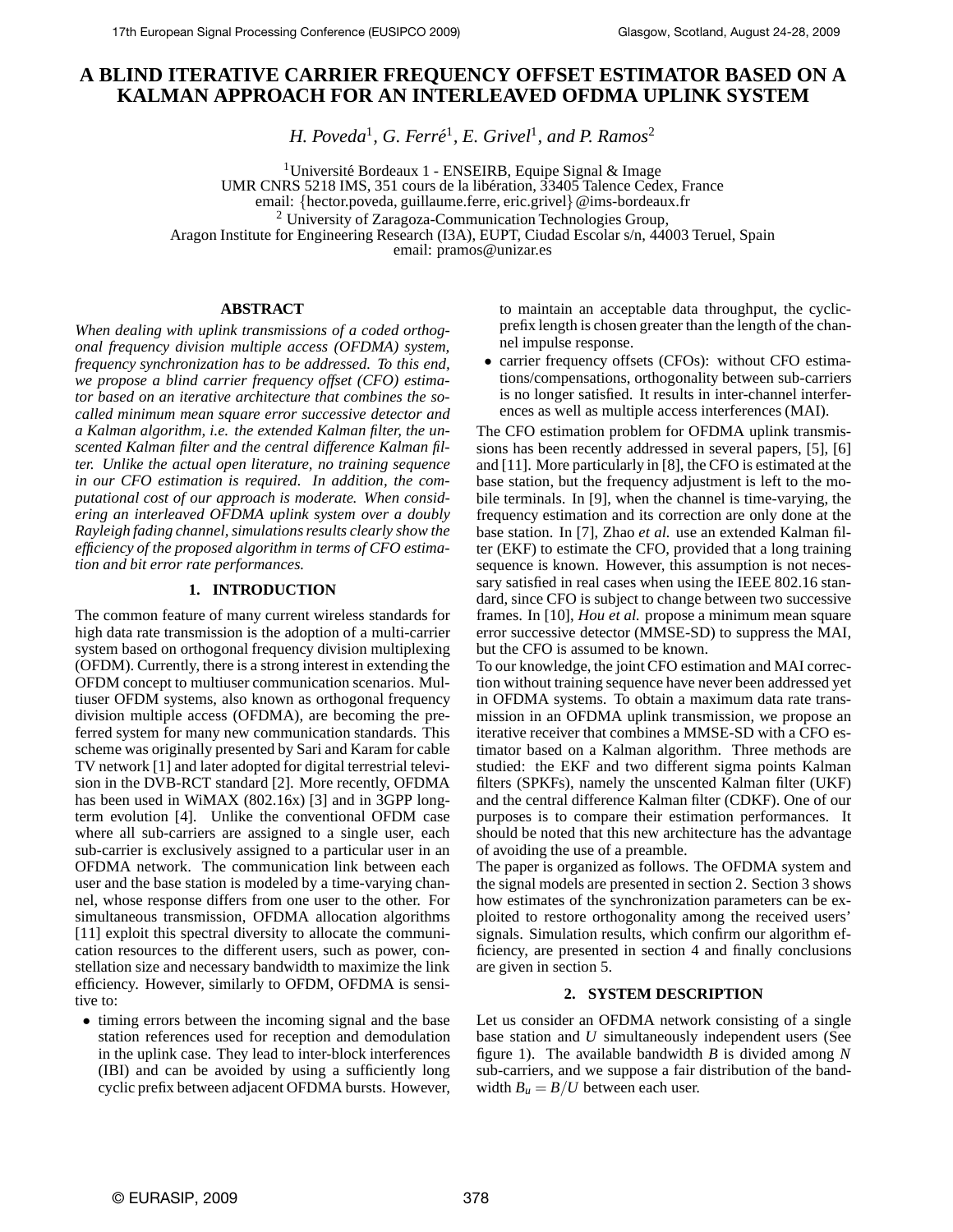In the following, we denote  $(.)^H$  and  $(.)^T$ , the hermitian and transposition operations respectively. In addition *Re*(.) is the real part of (.), diag(.) is a square zero matrix, the main diagonal of which is  $(.)$  and  $I$  is the identity matrix.

#### **2.1 Proposed OFDMA uplink model**

The signal received by the base station is a superposition of the contributions from *U* active users. In the following, let S*<sup>u</sup>* be the OFDMA symbol emitted by the *u*th user with  $u \in \{1,...,U\}$ :

$$
\mathbf{S}_u = [S_u(0), S_u(1) \dots S_u(N-1)]^T
$$
 (1)

According to the frequency allocation of each user [11],  $S_{\mu}(k)$  can be non-zero if the *k*th carrier is allocated to the *u*th mobile terminal, for  $k \in \{0, \ldots N-1\}$ . Then let us introduce the column vector S that contains the information symbols on all the *N* sub-carriers:

$$
\mathbf{S} = \mathbf{S}_1 + \mathbf{S}_2 + \ldots + \mathbf{S}_U \tag{2}
$$

The corresponding transmitted signal from the *u*th user is given by: *N*−1

$$
X_u(n) = \frac{1}{\sqrt{N}} \sum_{k=0}^{N-1} S_u(k) e^{j2\pi nk/N}
$$
 (3)

where  $-N_g \le n \le N-1$  and  $N_g < N$  is the length of the cyclic prefix.

Moreover, let us assume that the channel impulse response of the *u*th user at time *n* is  $h_u(n)$  =  $[h_u(n,0), h_u(n,1), \ldots, h_u(n, L_u)]^T$  where  $L_u$  is the length of the maximum channel delay spread and  $L_u \leq N_g$  so that the cyclic prefix discards the IBI. We suppose a multipath quasi-static doubly Rayleigh fading channel<sup>1</sup>. Hence,  $h_u$ does not vary during an OFDMA block transmission, even though it may vary from block to block.



Figure 1: OFDMA system model

The *U* incoming waveforms are naturally combined by the received antenna. The resulting received signal at time *n* can be expressed as:  $\mathbf{v}$ 

$$
R(n) = \sum_{u=1}^{U} R_u(n) + B(n)
$$
 (4)

where  $B(n)$  is a complex white gaussian noise with variance  $\sigma_b^2$  while  $R_u(n)$ , the signal received from the *u*th user, can be expressed as:

$$
R_u(n) = \frac{1}{\sqrt{N}} \sum_{k=0}^{N-1} S_u(k) \tilde{H}_u(n,k) e^{j2\pi nk/N}
$$
 (5)

where  $\tilde{H}_u(n,k) = \sum_{l=0}^{L_u} h_u(n,l) exp(-j2\pi l k/N)$  is the channel

frequency response associated with the *k*th sub-carrier of the *u*th user.

At the receiver, due to the propagation conditions, time offset and CFO are induced into the baseband signal. The received signal can be rewritten as follows:

$$
R_u(n) = \frac{1}{\sqrt{N}} \sum_{k=0}^{N-1} S_u(k) \tilde{H}_u(n,k) e^{j2\pi(n-\tau_u)(k+\varepsilon_u)/N}
$$
 (6)

with  $\varepsilon_u$  and  $\tau_u$  the normalized CFO to the sub-carrier spacing and timing error related to the *u*th user, respectively.

In order to restore orthogonality among each user sub-carrier, the synchronization error vector  $\varepsilon = [\varepsilon_1, \varepsilon_2, \dots, \varepsilon_U]$  must be estimated to compensate for the CFOs. By choosing an appropriate cyclic prefix length, namely  $L_T = \max{\lbrace \tau_u + L_u \rbrace}$ , the effects of the uplink timing errors are counteracted, i.e they are incorporated as a part of their channel responses<sup>2</sup>. After the cyclic prefix removal, the received signal can hence be expressed as:

$$
R_u(n) = \frac{1}{\sqrt{N}} \sum_{k=0}^{N-1} S_u(k) H_u(n,k) e^{j2\pi n(k+\varepsilon_u)/N}
$$
 (7)

where  $H_u(n,k) = \tilde{H}_u(n,k)e^{-j2\pi \tau_u(k+\varepsilon_u)/N}$ .

Thus the received signal contains no IBI and (4) can be rewritten as: *U*

$$
R(n) = \sum_{u=1}^{C} e^{j2\pi n \epsilon_u/N} A_u(n) + B(n)
$$
 (8)

where  $A_u(n)$  corresponds to the *n*th OFDMA symbol only affected by the propagation channel and expressed as:

$$
A_u(n) = \frac{1}{\sqrt{N}} \sum_{k=0}^{N-1} S_u(k) H_u(n,k) e^{j2\pi n k/N}
$$

By using (4) each received OFDMA block can be rewritten in a matrix form as:

$$
\mathbf{R} = [R(0), R(1), \dots, R(N-1)]^T = \mathbf{G}\mathbf{S} + \mathbf{B}
$$
(9)

where B is a column vector that contains *N* samples of noise. In addition the transmission matrix  $G$  is defined by:

$$
\mathbf{G} = \sum_{u=1}^{U} \mathbf{E}_{u} \mathbf{H}_{u} \mathbf{Q}_{u}
$$
 (10)

where  $\mathbf{E}_u = \text{diag}\left[1, e^{j2\pi \epsilon_u/N}, \dots, e^{j2\pi (N-1)\epsilon_u/N}\right]$ ;  $\mathbf{Q}_u$  is a diagonal matrix where the *k*th coefficient of the main diagonal is given by  $\mathbf{Q}_u(k,k) = 1$  if  $S_u(k) \neq 0$ ,  $\mathbf{Q}_u(k,k) =$ 0 otherwise. The coefficient  $H_u(n, k)$  of the *n*th row and *k*th column of  $\mathbf{H}_u$  satisfies  $\mathbf{H}_u(n,k) = H_u(n,k)e^{j2\pi(n-1)(k-1)/N}$ . Due to the CFO, the received OFDMA block column vector R includes interferences both from the same user and from all the other users. In the next section we analyze the way to estimate and correct this CFO in order to obtain the decoded signals of each user.

#### **3. FREQUENCY OFFSET ESTIMATION AND USER DETECTION**

In uplink OFDMA systems, the receiver performance is affected by CFO and MAI. In this section, a new method is proposed to mitigate both impacts. Firstly we use the MMSE-SD to estimate the signal sent by each user, then the estimated signals are used by the Kalman algorithm to estimate the CFO (See figure 2). This method has the advantage of avoiding a preamble.

<sup>&</sup>lt;sup>1</sup>Doubly Rayleigh fading channel means frequency and time selective Rayleigh fading channel.

<sup>&</sup>lt;sup>2</sup>This paper is focused in the CFO estimation, so  $\tau_u$  and  $L_u$  are supposed to be known.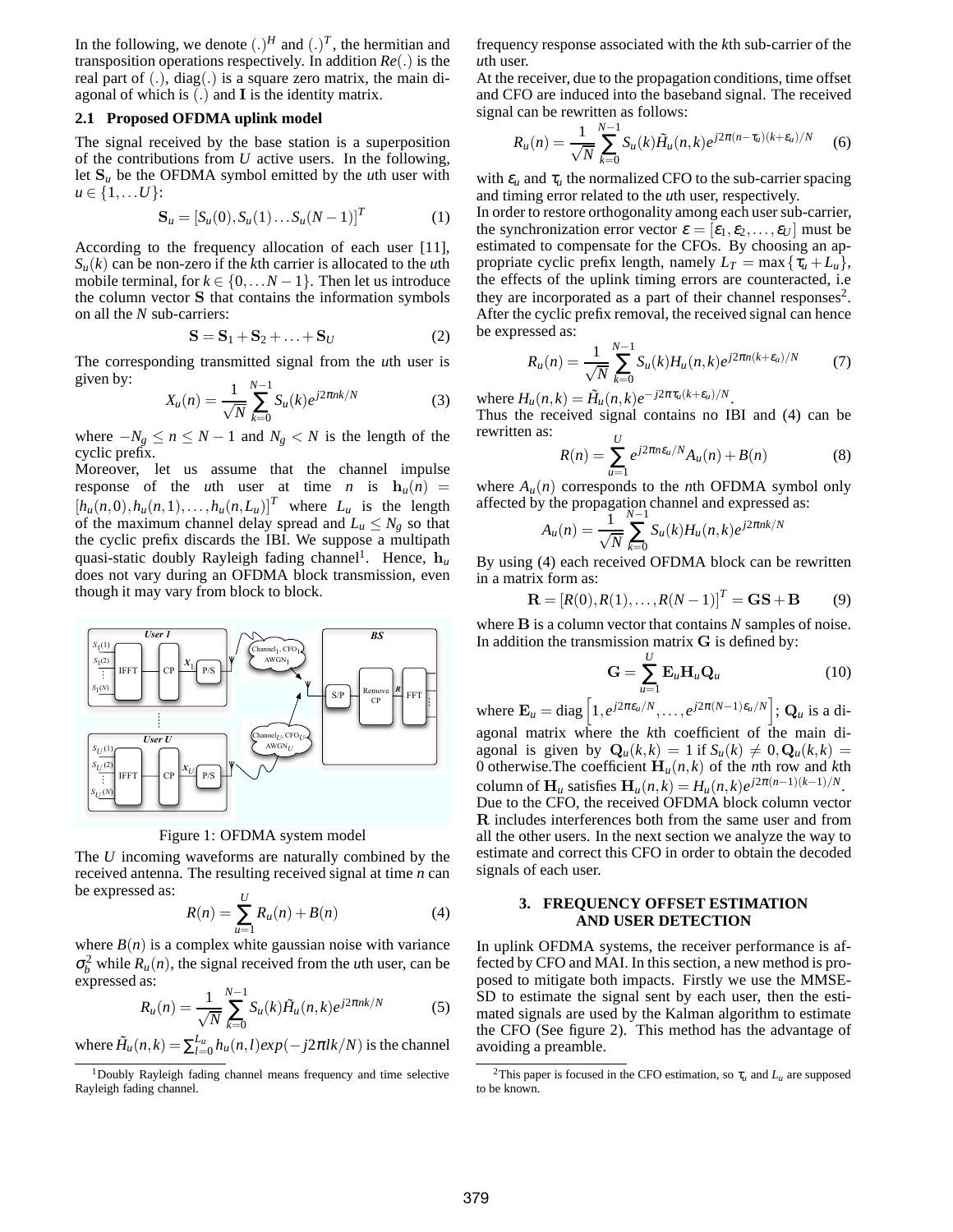

Figure 2: Proposed OFDMA receiver archietcture

### **3.1 MAI Suppression MMSE successive detection**

According to [10], the MMSE-SD is robust against near-far effect, produced by the strong MAI. These phenomena are induced by the difference that may exist between two users in terms of the propagation loss. Instead of a joint multiuser decoding, we propose to combine a MMSE pre-detection scheme with a successive detection. The detection of transmitted interleaved OFDMA signal components operates in two major steps:

• interference cancelling (IC): during this step, the previous "detected" OFDMA signal components are subtracted out of the received signal. Indeed, let be  $\hat{\mathbf{S}}_{\tilde{u},i}$  the estimation of the signal sent by the  $\tilde{u}$ th user at the *i*th iteration of the MMSE-SD, where  $1 \le i \le I_{max}$  and  $I_{max}$ denotes the maximum iteration number. The user decoding order is denoted as  $\tilde{u}$  where  $\tilde{u} \in \{1, \ldots, U\}$ ; when  $\tilde{u} = 1$ , it is associated with the maximum user signal interference noise ratio (SIR) whereas  $\tilde{u} = U$  represents the user with the lowest SIR. In addition  $Y_{1,i} = R \ \forall i$  and the so-called  $(\tilde{u} + 1)$ th order MMSE-SD residual at the *i*th iteration  $Y_{\tilde{u}+1,i}$   $\forall \tilde{u} \neq 1$  is the difference between the received signal R and the components transmitted by the detected user (namely those corresponding to the  $\tilde{u}$  highest SIRs) (See figure 3).

$$
\mathbf{Y}_{\tilde{u}+1,i} = \mathbf{Y}_{\tilde{u},i} - \mathbf{G}_{\tilde{u},i} \hat{\mathbf{S}}_{\tilde{u},i} \tag{11}
$$

$$
= \mathbf{R} - \sum_{l=1}^{\tilde{u}} \mathbf{G}_{l,i} \hat{\mathbf{S}}_{l,i} \qquad (12)
$$

$$
\text{with } \mathbf{G}_{\tilde{u},i} = \left\{ \begin{array}{ll} \boldsymbol{\Sigma}_{\tilde{u}=1}^{U} \, \hat{\mathbf{E}}_{\tilde{u},i} \mathbf{H}_{\tilde{u}} \hat{\mathbf{Q}}_{\tilde{u}} & \text{if } \tilde{u} = 1\\ \mathbf{G}_{\tilde{u}-1,i} \left( \mathbf{I} - \mathbf{Q}_{\tilde{u}-1} \right) & \text{if } 2 \leq \tilde{u} \leq U \end{array} \right. \tag{13}
$$

where  $\hat{\mathbf{E}}_u = \text{diag} \left[ 1, e^{j2\pi \hat{\epsilon}_{u,i-1}/N}, \dots, e^{j2\pi (N-1)\hat{\epsilon}_{u,i-1}/N} \right]$ and  $\hat{\varepsilon}_{\tilde{u},i}$  is the estimation of the CFO associated with the *u*˜th user at the *i*th iteration<sup>3</sup> . Since there is no *a priori* information of the offset related to each user,  $\hat{\varepsilon}_{\tilde{u},0} = 0$  ∀ $\tilde{u}$ . A new iteration begins when all the users have been treated and when the estimation  $\hat{\varepsilon}_{\tilde{u},i+1}$ , using the Kalman estimator approach proposed in the next subsection, has been performed. For more details about the calculation of the SIR the reader is referred to [10].

interference suppression (IS): this step aims at removing the interference stemming from the as-yet undecoded components, by using linear operations. As we suppose an ordered MMSE-SD, the output SIR must be available for each user. The purpose of this step is hence to filter the  $\tilde{u}$ th order MMSE-SD residual  $Y_{\tilde{u},i}$  by searching the suppression weight matrix  $\mathbf{W}_{\tilde{u},i}$  minimizing the following criterion: 2

$$
\underset{\mathbf{W}_{\tilde{u},i}}{\text{argmin}} \left\| \hat{\mathbf{S}}_{\tilde{u},i} - \mathbf{S}_{\tilde{u}} \right\|
$$

Then, by denoting  $\sigma_s^2$  the signal power allocated on each of the sub-carriers, the suppression weight matrix for the selected  $\tilde{u}$ th user at the *i*th iteration satisfies:

$$
\mathbf{W}_{\tilde{u},i} = \left(\frac{\sigma_b^2}{\sigma_s^2} \mathbf{I} + \mathbf{G}_{\tilde{u},i}^H \mathbf{G}_{\tilde{u},i}\right)^{-1} \mathbf{G}_{\tilde{u},i}^H
$$
 (14)

Then (14) is used to decode the selected user and to obtain the estimated signal sent by  $u$ th user<sup>4</sup>.

$$
\hat{\mathbf{S}}_{\tilde{u},i} = \underset{\mathbf{S}_{\mathbf{m}} \in \Omega}{\text{argmin}} (\mathbf{Q}_{\tilde{u}} \mathbf{W}_{\tilde{u},i} \mathbf{Y}_{\tilde{u},i} - \mathbf{S}_{\mathbf{m}}) \tag{15}
$$

where  $\Omega = \{S_1, S_2, \dots S_m, \dots S_M\}$  is the modulation constellation. At that stage, (15) is used to obtain the estimated signal of the  $\tilde{u}$ th user.

$$
\hat{\mathbf{A}}_{\tilde{u},i} = \mathbf{G}_{\tilde{u},i} \hat{\mathbf{S}}_{\tilde{u},i} = \left[ \hat{A}_{\tilde{u},i}(0), \hat{A}_{\tilde{u},i}(1) \dots \hat{A}_{\tilde{u},i}(N-1) \right] (16)
$$

In the next section those estimated signals are used as preambles to estimate the CFO of each user.



Figure 3: Iterative MMSE-SD and MAI suppression for BPSK modulation

#### **3.2 Kalman approach based estimator: SPKF vs EKF**

The CFO is estimated by a recursive method. The space-state model used to estimate the CFO is defined by: State equation:

$$
\varepsilon_{\tilde{u},i}(n) = \varepsilon_{\tilde{u},i}(n-1) \tag{17}
$$

Measurement Equation:

$$
\hat{R}_{\tilde{u},i}(n) = \hat{A}_{\tilde{u},i}(n)e^{j2\pi n \varepsilon_{\tilde{u},i}/N} + B_{\tilde{u}}(n) \tag{18}
$$

where  $B_{\tilde{u}}$  includes both the channel noise and the interferences from the other users. The variance of  $B_{\tilde{u}}$  is assumed

<sup>&</sup>lt;sup>3</sup>The matrix  $\mathbf{H}_{\tilde{u}}$  is assumed to be known because in this paper a perfect channel estimation has been assumed.

<sup>&</sup>lt;sup>4</sup>For example in BPSK modulation  $\hat{\mathbf{S}}_{\tilde{u},i} = \text{sign}(\mathbf{Q}_{\tilde{u}} \mathbf{W}_{\tilde{u},i} \mathbf{Y}_{\tilde{u},i})$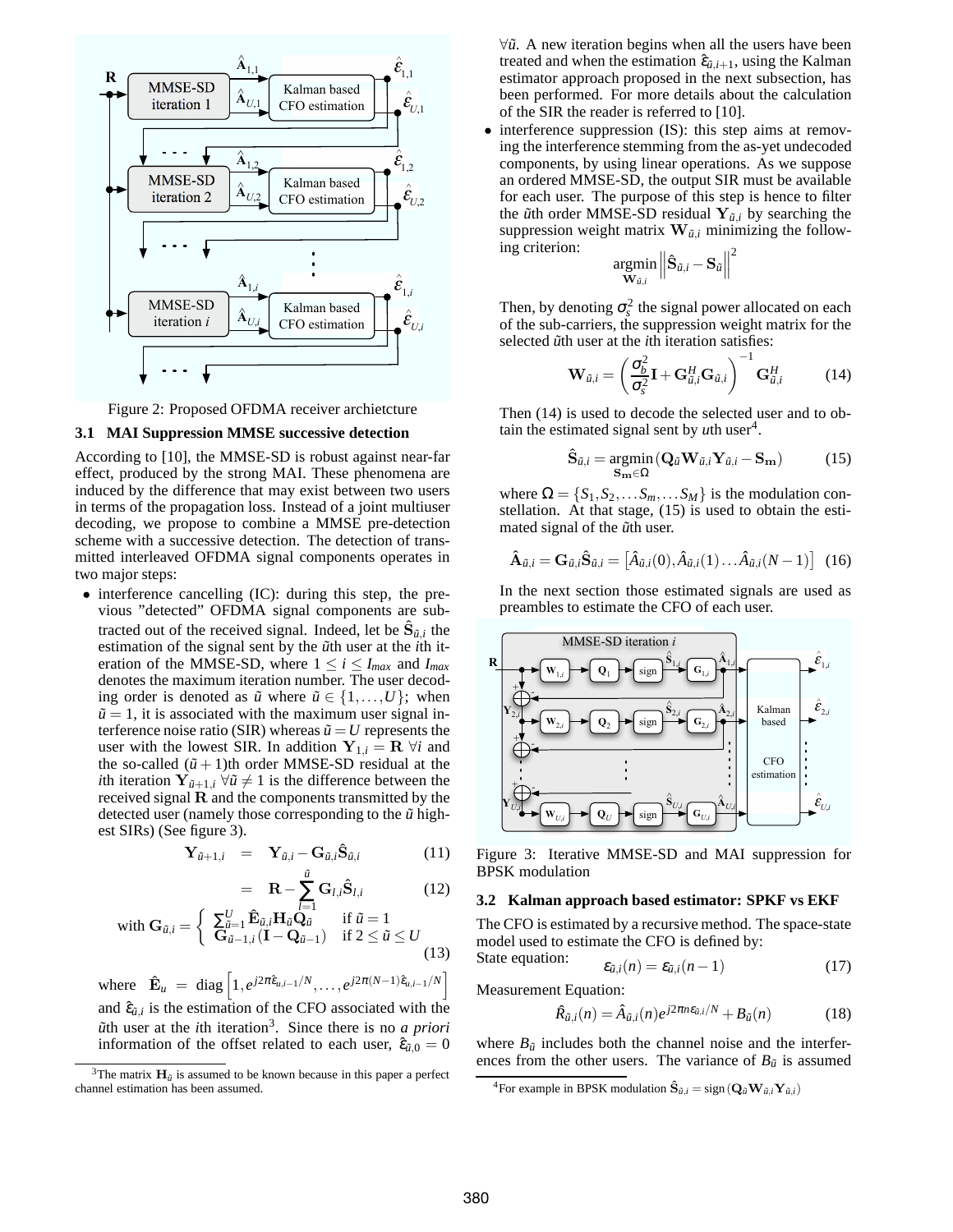to be  $\sigma_{\tilde{u}}^2$ . It should be noted that this space-state model is considered during one OFDMA block.

As the space-state model is non-linear, we suggest studying three kinds of Kalman algorithm:

• The EKF [12] consists in analytically propagating the Gaussian Random Vector (GRV) through the system dynamics, by means of a first-order linearization (Taylor expansion) of the non-linear equation (18) around the last available estimate of the state vector.

However, due to the first order approximation, this approach may sometimes lead to large errors when evaluating the mean and the covariance matrix of the GRV that undergoes the non-linear transformation.

When dealing with the SPKF [13], the state distribution is still approximated by a Gaussian distribution, but is now characterized by a set of points lying along the main eigenaxes of the GRV covariance matrix. Then, these so-called sigma-points propagate through the non-linear system (18). A weighted combination of the resulting values makes it possible to estimate the mean and the covariance matrix of the transformed random vector, i.e. the RV that undergoes the non-linear transformation. On one hand, the unscented Kalman filter is based on the unscented transformation. When the density is odd, the weights are chosen to provide the 2nd order Taylor expansion, around the mean of the RV. On the other hand, the CDKF is based on the 2nd order Sterling polynomial interpolation formula. The difference between CDKF and UKF stands in the way the mean and the covariance matrix of the transformed RV is calculated. For more details about SPKF algorithm description the reader is referred to [13].

The initialization parameters of the algorithm are:  $\hat{\epsilon}_{u,1}(-1) = 0$ , and for  $i \geq 2 \hat{\epsilon}_{\tilde{u},i}(-1) = \hat{\epsilon}_{\tilde{u},i-1}$ .

In order to improve the Kalman estimation we consider a simple MAI cancellation strategy as in [7]. The results from the  $(n-1)$ th recursion are used to estimate and to eliminate different users' signals in the *n*th recursion.

$$
\text{MAI estimation: } \hat{R}_{\tilde{u},i}^{(est)}(n) = \hat{A}_{\tilde{u},i}(n)e^{j2\pi n \hat{e}_{\tilde{u},i}(n-1)k/N} \tag{19}
$$

$$
\text{MAI correction: } \hat{R}_{\vec{u},i}(n) = R(n) - \sum_{j=1, j \neq \vec{u}}^{U} \hat{R}_{\vec{u},i}^{(est)}(n) \tag{20}
$$

After some recursions the algorithm can estimate the value of the *u*th user CFO, which is denoted as  $\hat{\varepsilon}_{\tilde{u},i}$ .

### **4. SIMULATION RESULTS**

We consider an OFDMA interleaved uplink system, which is composed of 4 users sharing 512 sub-carriers and with cyclic prefix  $N_g = 128$ . We suppose a transmission over a Rayleigh quasi-static frequency selective channel composed of 3 multipaths. QPSK is used to modulate the information bits. All the simulations are performed under the assumption of perfect knowledge of channel impulse response.

We propose to carry out two kinds of tests.

**Test 1**: we test our CFO estimation algorithm for 4 users with different CFO. The receiver is assumed to use a sufficient training period to perform the estimation. The users' CFO estimation errors are considered fixed during an OFDMA symbol, but they are modeled as independent zero-mean Gaussian random variables with a certain variance equal to the mean square error (MSE) that varies between the different



Figure 4: Kalman approach for CFO estimation with a known preamble



Figure 5: MMSE-SD combined with Kalman approach for CFO estimation, without preamble

OFDMA symbols. We have noticed that the EKF, UKF and CDKF provide very similar results. Therefore in figure 4 we only show the results obtained when using a CDKF. According to figure 4 we can notice that our approach makes it possible to accurately estimate the CFO in a recursive way. **Test 2**: the users' CFO estimation errors are modeled as independent zero-mean Gaussian random variables with a variance of 0.35, that varies between the different OFDMA symbols, but they are considered fixed during an OFDMA symbol. Figure 5 shows the results. The proposed algorithm provides a "good" estimation of the CFO in an iterative way without the knowledge of a preamble. As expected, the first iteration leads to poor performance, but iterating especially up to 5 times our approach makes it possible to obtain good performance.

In figure 6 we show the performance of our algorithm in terms of BER, we clearly see that if the iteration increases, a better performance is obtained. One can notice a gain of approximately 12dB between the first and the fifth iteration. To demonstrate the feasibility of the proposed scheme in a more realistic scenario, we model the users' CFOs as independent random variables uniformly distributed in the range (-0.05, 0.05) around an increasing linear CFO from 0.2 to 0.7. Figure 7 shows our estimation algorithm robustness for tracking a variable CFO. The multiple frequency offsets also have been assumed varying between OFDMA symbols. The proposed iterative scheme has the ability to track the fre-